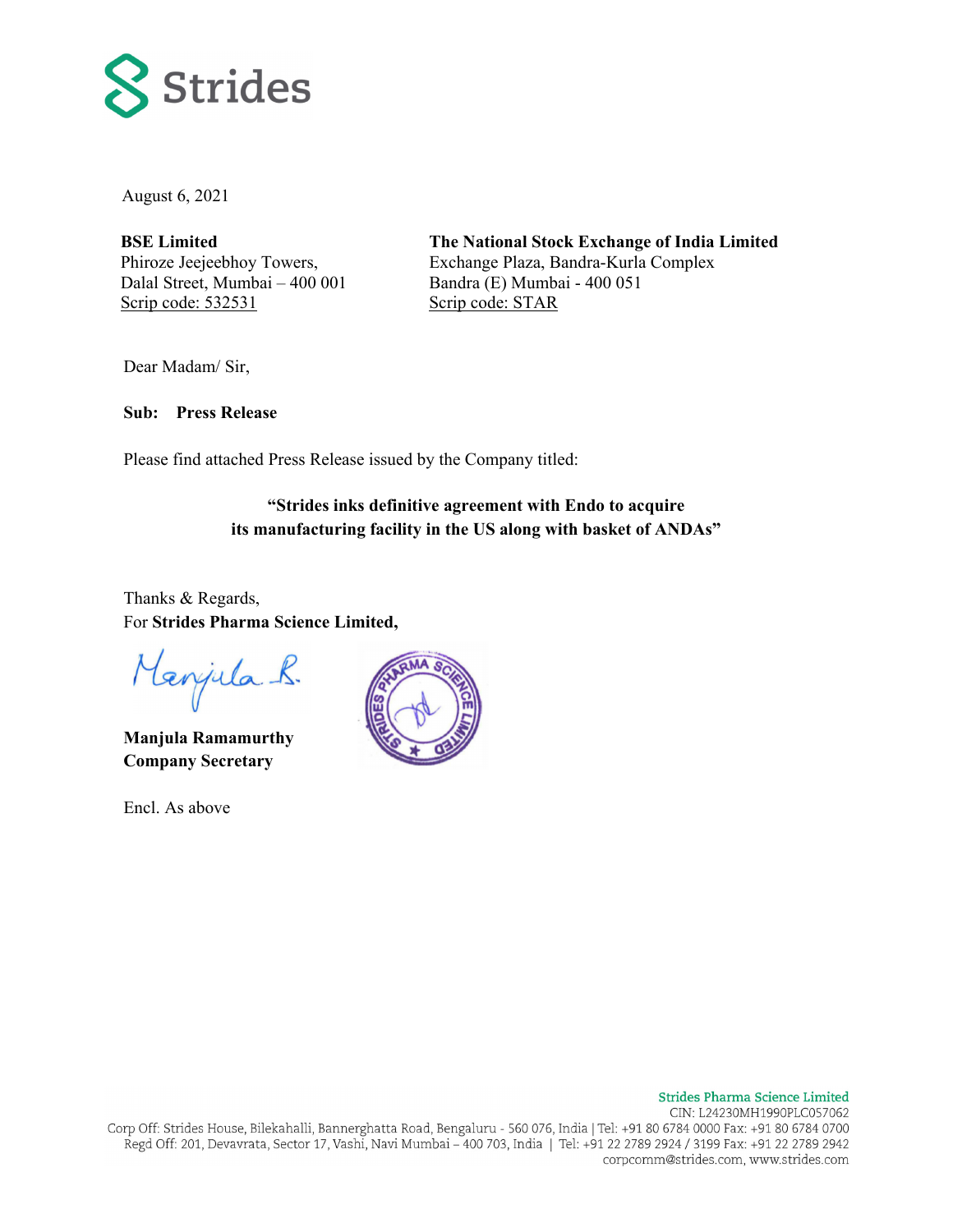# **Strides inks definitive agreement with Endo to acquire its manufacturing facility in the US along with basket of ANDAs**

## *Acquisition to bolster US portfolio, front-end presence and US manufacturing capability*

**Bengaluru, August 6, 2021 –** Strides Pharma Science Limited ("Strides") today announced that its wholly owned subsidiaries have entered into definitive agreements with subsidiaries of Endo International plc ("Endo") to acquire its manufacturing facility at Chestnut Ridge, New York and a basket of ANDAs.

#### **Strategic Rationale**

- Over the last few years, Strides US business has seen a significant ramp up driven by portfolio expansion and strengthening of frontend presence. US is now the largest market for Strides contributing 48% of FY21 consolidated revenue
- The proposed acquisition will further bolster Strides US presence through acquisition of a multi dosage facility in the US and a basket of ANDAs cutting across multiple therapeutic segments. The cumulative addressable market for the acquired portfolio is US\$4.7bn (IQVIA MAT May 2021).
- The facility at Chestnut Ridge, New York has an annual capacity of 2 billion units across semisolids, liquids, nasal sprays along with oral solids. The facility is also registered with the Drug Enforcement Administration (DEA) enabling manufacturing of controlled substances
- Considering the COVID-19 disruptions, this facility being in the US will enable us to mitigate supply chain related bottleneck and will drive logistics related synergies for the US business
- The facility has undergone several successful USFDA inspections in the past and has received the Establishment Inspection Report (EIR). This site mirrors the capabilities of our flagship facility at Bengaluru, India, and will help further de-risk our manufacturing footprint
- Being in the US, the facility will be able to participate in various federal government procurement programs including the Department of Veterans Affairs. The acquisition further strengthens our ability to cater to federal contracts
- The acquired portfolio has 20 commercial products and a basket of dormant ANDA's which will help fast track our new launch strategy for US markets with 5-6 new product introductions every quarter
- Strides is pleased to welcome a strong talent pool having several years of global experience as part of acquisition

#### **Transaction details**

- Under the terms of the agreement, Strides will pay ~US\$24m for the acquisition
- The transaction will be financed by a combination of internal accruals and debt financing
- The transaction is expected to close in CY2021 subject to customary closing conditions

**Commenting on the development**, **Dr. R.Ananthanarayanan, Managing Director & CEO,** remarked **"**Over the last few years our US business has witnessed a healthy growth momentum and has now attained a critical scale. *The acquisition we have announced today is a very good strategic fit for the business and will help further accelerate our growth momentum for the US market. With this acquisition*  we have doubled our US portfolio with a potential to launch 5-6 new products each quarter going forward. We believe with the combined product portfolio, experienced management team, established *frontend and a diversified manufacturing footprint we have created a strong foundation to achieve our previously stated growth ambition for the market. On completion of the transaction, our immediate focus will be on seamless integration of people and the acquired assets onto Strides platform"*